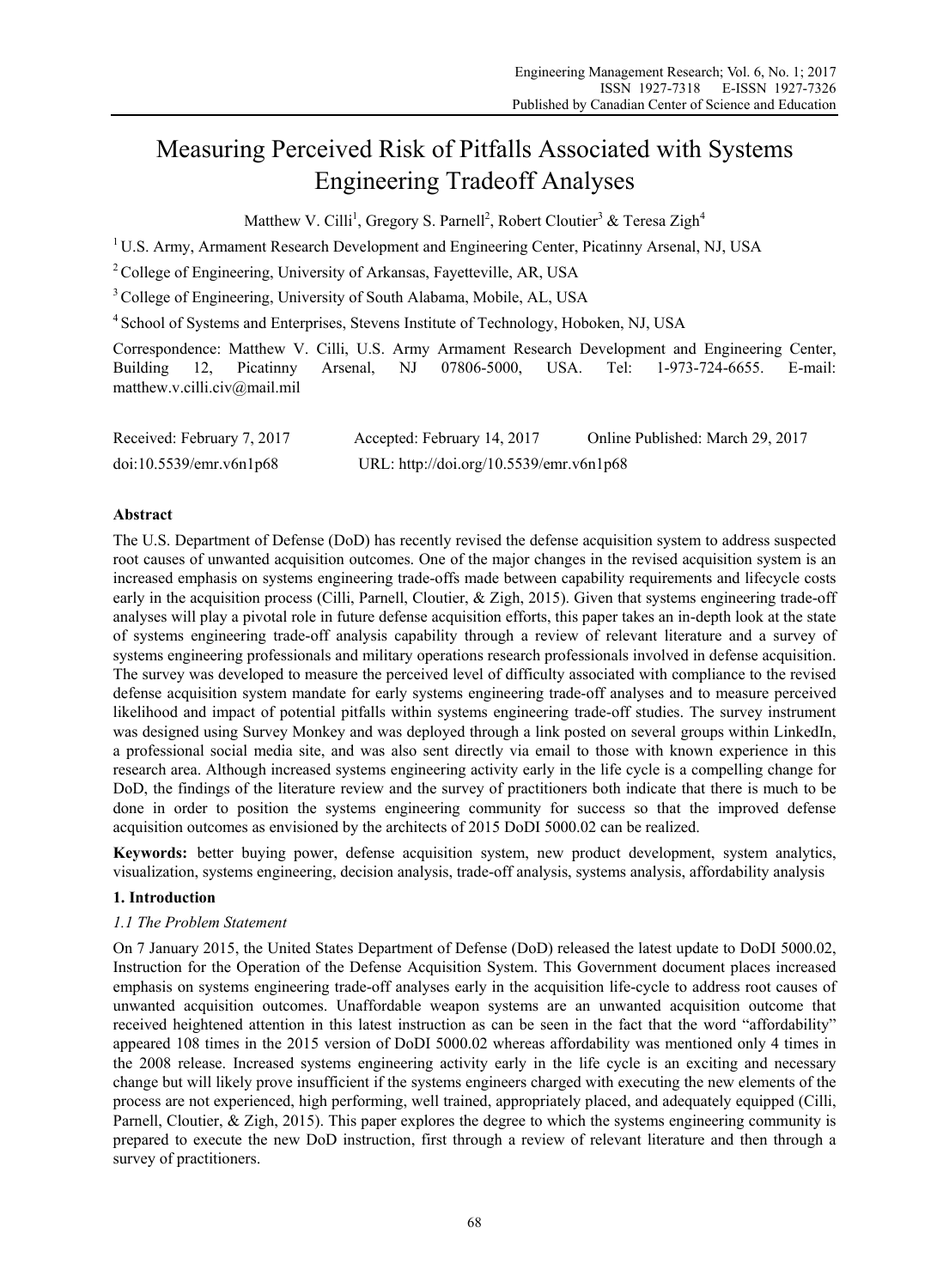# *1.2 Finding and Organizing Relevant Scholarship*

A broad examination of academic works was conducted across disciplines involved with new product development pertaining to at least one aspect of systems engineering trade-off decision practices and theories. The findings are presented in a conceptual format synthesized through a decision management process lens. The activities and tasks of the decision management process as identified in Section 6.3.3 of the International Standard for Systems and Software Engineering—System Life Cycle Processes, ISO/IEC/IEEE 15288:2015(E) are shown in the bullet list below and were used to create the decision management lens for this literature review.

- Prepare for decisions
	- o Define a decision management strategy
	- o Identify the circumstances and need for a decision
	- $\circ$  Involve relevant stakeholders in decision-making in order to draw on experience & knowledge
- Analyze the decision information
	- o Select and declare the decision management strategy for each decisions
	- o Determine desired outcomes and measurable selection criteria
	- o Identify trade space and alternatives
	- o Evaluate each alternative against the criteria
- Make and manage decisions
	- o Determine preferred alternative for each decision
	- o Record the resolution, decision rationale, and assumptions
	- o Record, track, evaluate and report decisions

These activities and tasks form the basis of the decision management lens and associated taxonomy used to organize selected references. Reviewing the literature through this decision management lens allowed the information gathered across disciplines to be sorted into categories aligned with the elements of a decision management process and facilitated the assessment of previous research.

# *1.3 Summary of Key Findings*

Although a comprehensive review of all the selected references is beyond the scope of this paper, a summary of the key threads that run through the selected references is provided in this section to provide a sense of the state of previous research from which potential research gaps will be identified in section 1.4.1.

1.3.1 Many Systems Engineering Publications Are Light on Decision Methods

The literature search found many textbooks and papers devoted to general product development or systems engineering (Maier & Rechtin, 2000; Sage & Rouse, 2011; Kossiakoff et al., 2011; Ulrich, 2003; Crawford & Di Benedetto, 2008; Urban et al., 1993; Pugh, 1991; Ullman, 1992; Dasu & Eastman, 2012; Suh, 1990). Many of these publications and others like it provide only a cursory treatment of decision making. Some notable exceptions (Buede, 1994; Buede, 2011; Parnell et al., 2011) take great care to address decision making as an integral part of systems engineering and spend a good portion of the publication covering best practices associated with decision making.

# 1.3.2 Popular Representation Schemes Prove Useful within Bounds

In their paper "Product Development Decisions: A Review of the Literature", Ulrich and Krishnan take the position that product development can be viewed as a long list of decisions. Towards the end of their extensive cross functional literature review regarding new product development, they recommend the development of representation schemes be a high priority.

*We observe that research seems to flourish in problem areas with powerful representational schemes. For instance, the development of attribute-based representations by the marketing community led to the large body of work on conjoint analysis. The parametric representation of the engineering design problem led to hundreds of papers on design optimization. More recently, the Design Structure Matrix spawned dozens of research efforts on organizing product*  development tasks. We might therefore infer that the development of representation schemes *should be a high priority in the product development research community (Ulrich, 2001).*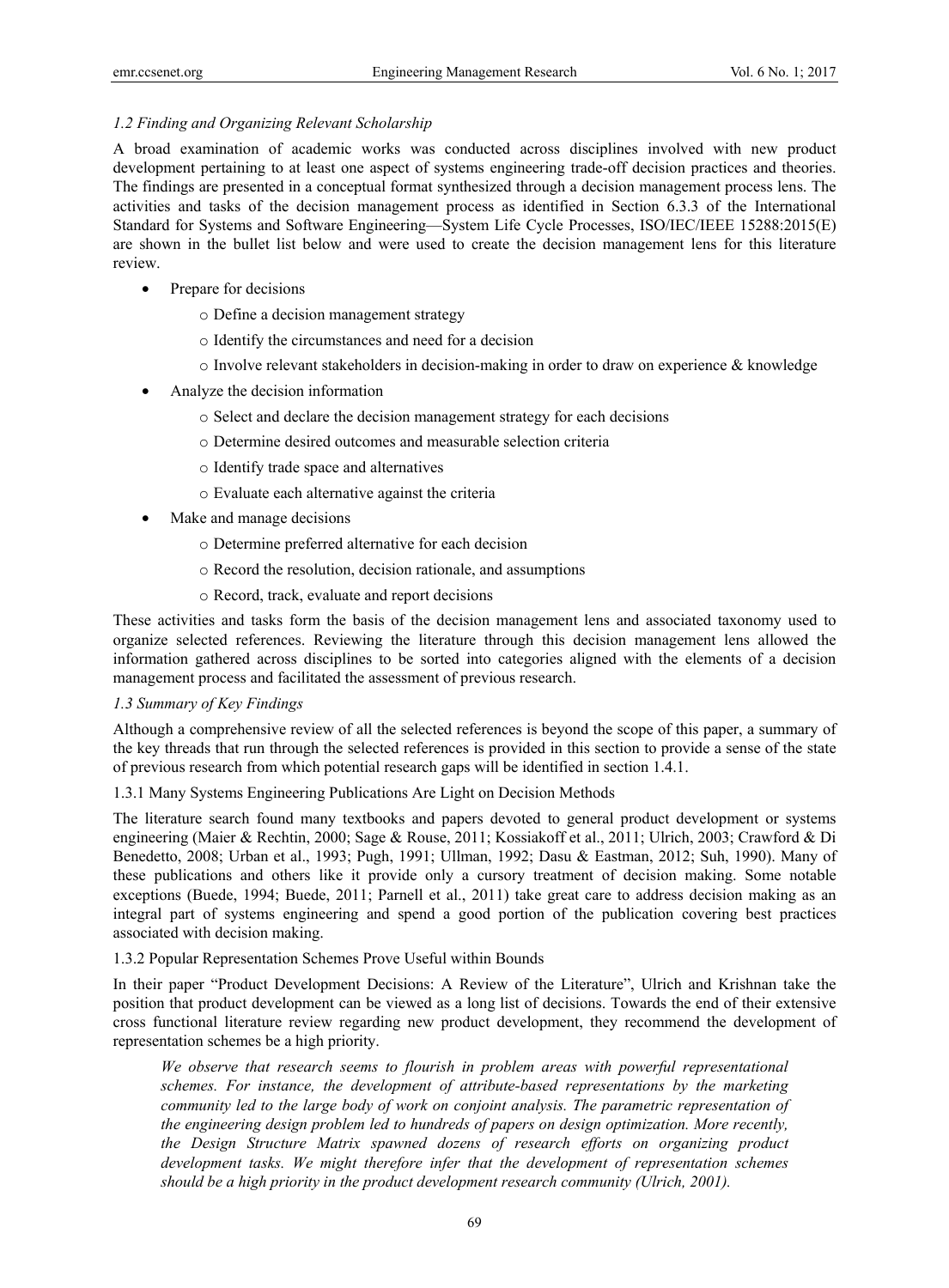Green and Srinivasan penned a well-read paper on Conjoint Analysis (Paul E Green & Srinivasan, 1990) and Browning penned a highly cited paper regarding the application of the Design Structure Matrix (DSM) technique (Browning, 2001) to integration problems.

1.3.3 Limitations of Representation Schemes When Applied as a Decision Method

Krishnan and Ulrich continue in their literature review paper and highlight the limitations of Conjoint Analysis.

*Much of the research on setting attribute values is also aimed at maximizing customer satisfaction or market share, and does not explicitly consider design and production costs or overall profitability. In addition, the research on setting attribute values (done in the context of packaged goods) often assumes that arbitrary combinations of specifications are possible. While it may be feasible to provide any combination of "crunchiness" and "richness" in a chocolate bar, it is not possible to offer an arbitrary combination of "compactness" and "image quality" in a camera (Krishnan & Ulrich, 2001).* 

Krishnan and Ulrich conclude their extensive literature review with a recommendation for developing tools that facilitate the link between marketing models and engineering models.

*Several areas for future research seem promising. Research in the marketing community has flourished on methods for modeling consumer preferences and for optimally establishing the values of product attributes. Yet, a weakness identified (earlier in the paper) is that models of the product as a bundle of attributes tend to ignore the constraints of the underlying product and production technologies. Parametric optimization of complex engineering models is a well-developed area within the engineering design community. We see an opportunity for these communities to work together to apply the product-design methods developed in marketing to product domains governed by complex technological constraints (Krishnan & Ulrich, 2001).* 

Many papers have been written on the notion of capturing customer requirements and then attempting to carry them through the product design process—generally referred to as a Multiple Domain Matrix (MDM) (Elezi et al., 2010) or a Domain Mapping Matrix (DMM) (Danilovic & Browning, 2007). A specific and popular example of an MDM technique is Voice of the Customer and QFD addressed most notably by Griffin and Hauser (Griffin & Hauser, 1993; Griffin & Hauser, 1996; Hauser & Clausing, 1988; Hauser et al., 2006; Hauser & Toubia, 2005).

In a separate paper, Ramaswamy and Ulrich point out the limitations of QFD for use in design decision making (Ramaswamy & Ulrich, 1993) as does (Delano et al., 2000). Both papers highlight their thoughts on how one might overcome these limitations. The Raaswamy and Ulrich paper puts it this way,

*To facilitate customer focus, several structured methodologies for organizing and presenting customer information have been developed. One such methodology is the House of Quality (HOQ)…the HOQ is most often used to set targets for the engineering performance of a product. In a typical situation, marketing staff collect data about customers and competing products and,*  with some input from engineering, decide a set of performance targets which are then *communicated to the designers. In this paper we address two weaknesses of this methodology, (1) Targets set on customer information alone are often unrealistic. Hence designers cannot achieve them and these results in time-consuming iterations until a compromise is reached. (2) The roof of the HOQ alone cannot adequately capture the complex coupling between design variables. Hence the trade-offs that must be made in the design are over-simplified or even ignored.* 

*We believe that engineering models, if used in conjunction with the HOQ, can help address these problems. Designers often have engineering models which they can use to test the limits of product performance. The inputs to these models, the design variables, are the actual quantities that the designer can control and the outputs are the important performance metrics of the product. Engineering models can therefore be a valuable tool for exploring design tradeoffs and product performance without building extensive prototype hardware (Ramaswamy & Ulrich, 1993).* 

# 1.3.4 Design Engineers Are Exhibiting High Risk Behavior

The likelihood of design engineers applying a flawed decision method is high and the consequences to decision quality are catastrophic. In his paper Validation of Engineering Design Alternative Selection Methods, Hazelrigg warns about the shortcomings of using QFD as a decision tool, as did Ramaswamy and Ulrich, but Hazelrigg does not hold out hope of fixing it through modifications or extensions. In addition to his criticism of QFD,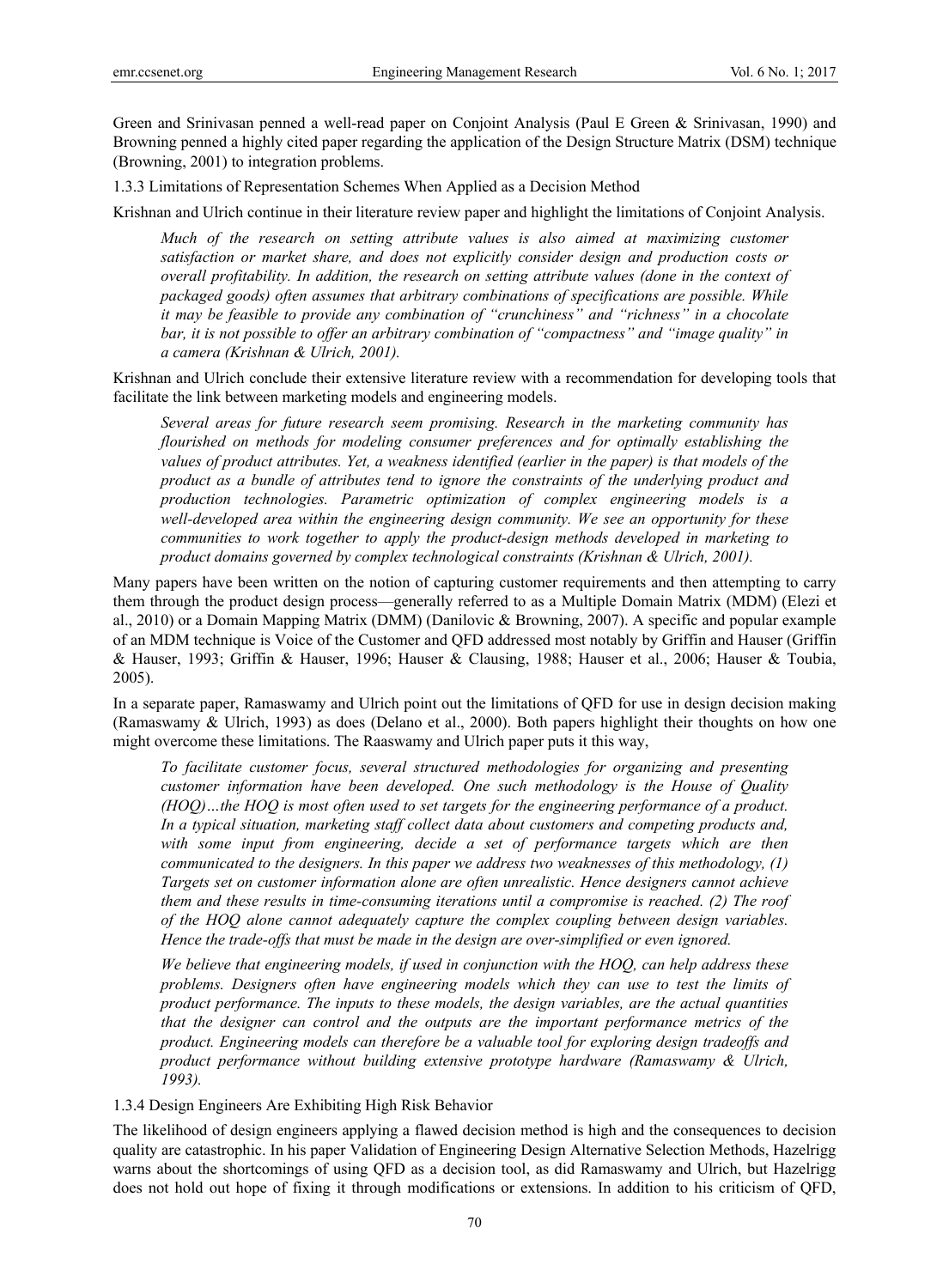Hazelrigg provides strong warnings about seven other popular design selection methods and about the catastrophic consequences of design engineers not using classical decision theory when structuring their design choice decisions.

*Decision theory and optimization are closely linked in that decision making and optimization contain exactly the same elements, and all decisions involve some amount of optimization. The idea that the optimal choice is that alternative whose outcome is most preferred is the underlying objective of all optimization. However, optimization theory is almost universally presented in the context, maximize f(x) subject to constraints*  $g(x) < 0$ *, and it deals exclusively with search techniques. Optimization theory does not deal with the questions of where does f(x) come from and what conditions must it satisfy? These questions are the domain of decision theory. Yet, they are equally important as the most efficient search toward the wrong objective is no more useful than no search at all (Hazelrigg, 2003).* 

Decision theory places great emphasis on the proper formulation of decision objectives for as Hazelrigg puts it,

*…the optimal choice is that alternative whose outcome is most preferred by the decision maker; that if the decision maker is indifferent to the outcomes, then a random choice is acceptable; and that all decisions result in outcomes. By and large, what modern normative decision theory does*  is to wrap a rigorous mathematical framework around these basic notions (Hazelrigg, 2003).

He goes on to lament about how design engineers, despite the availability of decision techniques that are well founded in classical decision theory, are prone to use inferior methods that lead to poor decisions.

*Yet, despite its long history and wide acceptance in other communities, design engineers have not adopted the formalisms of decision theory, and there exists considerable disagreement among members of the engineering design community as to the extent that engineering design involves decision making and to which classical decision theory applies to engineering. Nonetheless, faced with the imperative of selection in design, engineers have developed and promoted a broad range of decision tools that have been widely taught and that are in widespread use for design selection. These methods have, almost entirely, failed to reference or utilize the extensive literature and research results in the decision sciences and many deviate from the simple basic tenets given to Alice by the Cheshire Cat. Unfortunately, this failure has led to methods that are inconsistent*  with the rigorous principles of decision theory, and these inconsistencies lead to several *undesirable behaviors of the engineering methods (Hazelrigg, 2003).* 

# 1.3.5 Properties of a Sound Design Alternative Selection Method

Hazelrigg references (Howard & others, 1968) and suggests ten properties be used to validate an engineering design alternative selection method. Hazelrigg assesses eight design alternative selection methods against the ten required properties (Hazelrigg, 2003). A summary of the results are shown in Tables 2-6. Notice that none of the eight methods met all ten principles. The opportunities for fixing any one of these eight methods are non-existent in Hazelrigg's view.

*By and large, these methods cannot be salvaged. The logical errors that lead to their misbehavior are generally central to the construct of the methods themselves, and attempts to rectify them are so basic as to alter the method totally (Hazelrigg, 2003).* 

Hazelrigg suggests that poor design alternative selection methods are used despite their severe flaws because the shortcomings of these methods are often obscured by the complexity of the decision problem itself.

*Often, such undesirable behaviors are obscured by the complexity of the engineering design process, and lead to poor engineering design decision making in a way that goes unrecognized by the engineers (Hazelrigg, 2003).* 

Additionally, it is argued that these methods are often less taxing to implement than methods involving classical decision theory. Hazelrigg puts this claim into proper perspective.

*Often, extant methods are touted for their "ease of use". However, one should note that it is possible to create methods that are quite easy to use so long as it is not important that they provide valid results. Demanding that a method provide valid results often places demanding constraints on its ease of use (Hazelrigg, 2003).* 

In summary, Hazelrigg seeks to highlight very clearly the treacherous nature of path paved by inferior decision methods.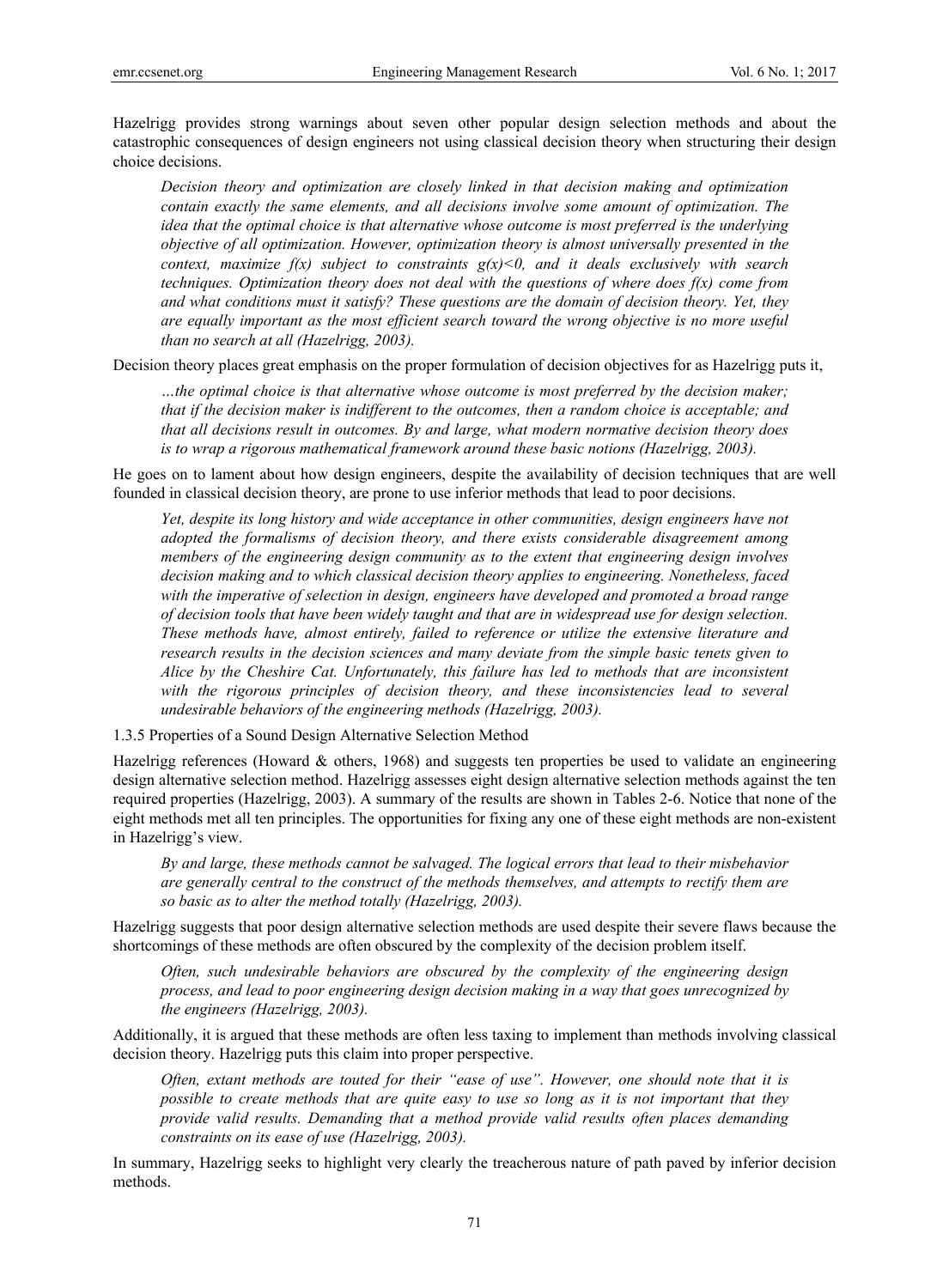*The decision sciences comprise a rigorous branch of study that has emerged over the past 300 years, with contributions from brilliant individuals of great fame. Yet, many decision methods developed for engineering design have neglected this body of knowledge, and many elements of the engineering methods are in direct contradiction with well-established principles of the decision sciences. Using these contradictions, and given the rigor of the decision sciences, it is not surprising to see that pathological case … can be generated that demonstrate highly undesirable behavior of the engineering methods, and to show that many of these methods are quite capable of recommending even extremely poor design alternatives. Indeed, it is even suggested that such behaviors are more the norm than the exception. The fact that any such pathological cases exist should be extreme cause for alarm, as they give clear indication of the failure of their respective underlying methods (Hazelrigg, 2003).* 

# 1.3.6 An Approach to Design Alternative That Meets Required Principles

Multiple Objective Decision Analysis (MODA) is founded on classical decision theory and can be applied as a design alternative selection method. Parnell provides a thorough treatment of the MODA process (Parnell et al., 2013) while Neches and Madni write about the opportunity to use MODA for enhanced upfront engineering (Neches & Madni, 2013) and Buede specifically addresses the use of MODA to inform early requirements (Buede, 1997b; Buede, 1994; Buede, 1997a). Foundational works such as (Keeney, 1982; von Winterfeldt, 1980; Howard, 1988; Keeney & Raiffa, 1976; Raiffa, 1968; Kirkwood, 1992; Howard & Matheson, 2005; Howard et al., 1968; Hammond et al., 1998; Bond et al., 2010; Keeney, 2012; Raiffa, 1969; Keeney & von Winterfeldt, 2007; Keeney & Gregory, 2005; Kirkwood, 1996; Keeney, 2002; Keeney, 2009; Keeney, 1974) are still frequently cited while recent work from Ross, McManus, Rhodes, Hastings, Richards, and O'Neill investigates structured processes for exploring complex tradespace using value-focused principles (Ross, O'Neill et al., 2010; A. M. Ross, McManus et al., 2010; Adam M. Ross et al., 2010; Ross et al., 2008). Kenley's work on influence diagrams (Shachter & Kenley, 1989) and work on cost/schedule models (Kenley & El-Khoury, 2012) also have potentially strong ties to MODA design alternative selection methods.

The roots of decision analysis are set in the works of Blaise Pascal, Pierre de Fermat, and Jacob Bernoulli, and Thomas Bayes and their seminal work on concepts of probability, utility, expected value, and the mathematics of updating probabilities given new information and the philosophical underpinnings of the subjective view of probabilities. In the mid 1940's, John von Neumann and Oskar Morgenstern established the theory of decision analysis and Ward Edwards created a psychology field of study around the theory in the mid 1950's. Howard Raiffa carried the field forward, authoring the first book of decision analysis in 1968 and co-authoring the first multiple objective decision analysis book with Ralph Keeney in 1976 (Parnell et al., 2013; Edwards et al., 2007). Foundational concepts for single objective decision analysis across a wide range of business and policy decisions include decision trees, influence diagrams, sensitivity analyses, probability distributions, and Monte Carlo simulations (Clemen & Reilly, 2013). For design trade decisions involving multiple competing objectives, Value Focused Thinking embedded in Multiple Objective Decision Analysis is and established approach (Parnell et al., 2011; Parnell et al., 2013; Keeney, 2009; Kirkwood, 1996).

## *1.4 Literature Review Synthesis and Link to Research*

This literature review broadly examined academic works across disciplines involved with new product development pertaining to at least one aspect of systems engineering trade-off decision practices and theories. The literature review produced a list of citations to over three-hundred-fifty papers organized through a decision management process lens taxonomy and the findings regarding the state of current research were summarized and presented in a conceptual format. Note only seventy of the full three-hundred-fifty citations are provided as part of this paper. The full list of citations structured through the full decision management lens taxonomy can be found in (Cilli, 2015).

## 1.4.1 Identification of Remaining Research Gaps

This final section of the literature review is dedicated to the identification of remaining research gaps and the link between these research gaps and this paper's research questions and hypotheses.

# 1.4.1.1 Research Gap (i)

The literature review revealed that design engineers apply a wide variety of decision methods during design alternative selection activities such as systems engineering trade-off analyses. Few of the methods employed are founded on classical decision theory and thus many are prone to misguiding the decision maker. To make things worse, even decision methods that are based on classical decision theory can be misused or poorly executed and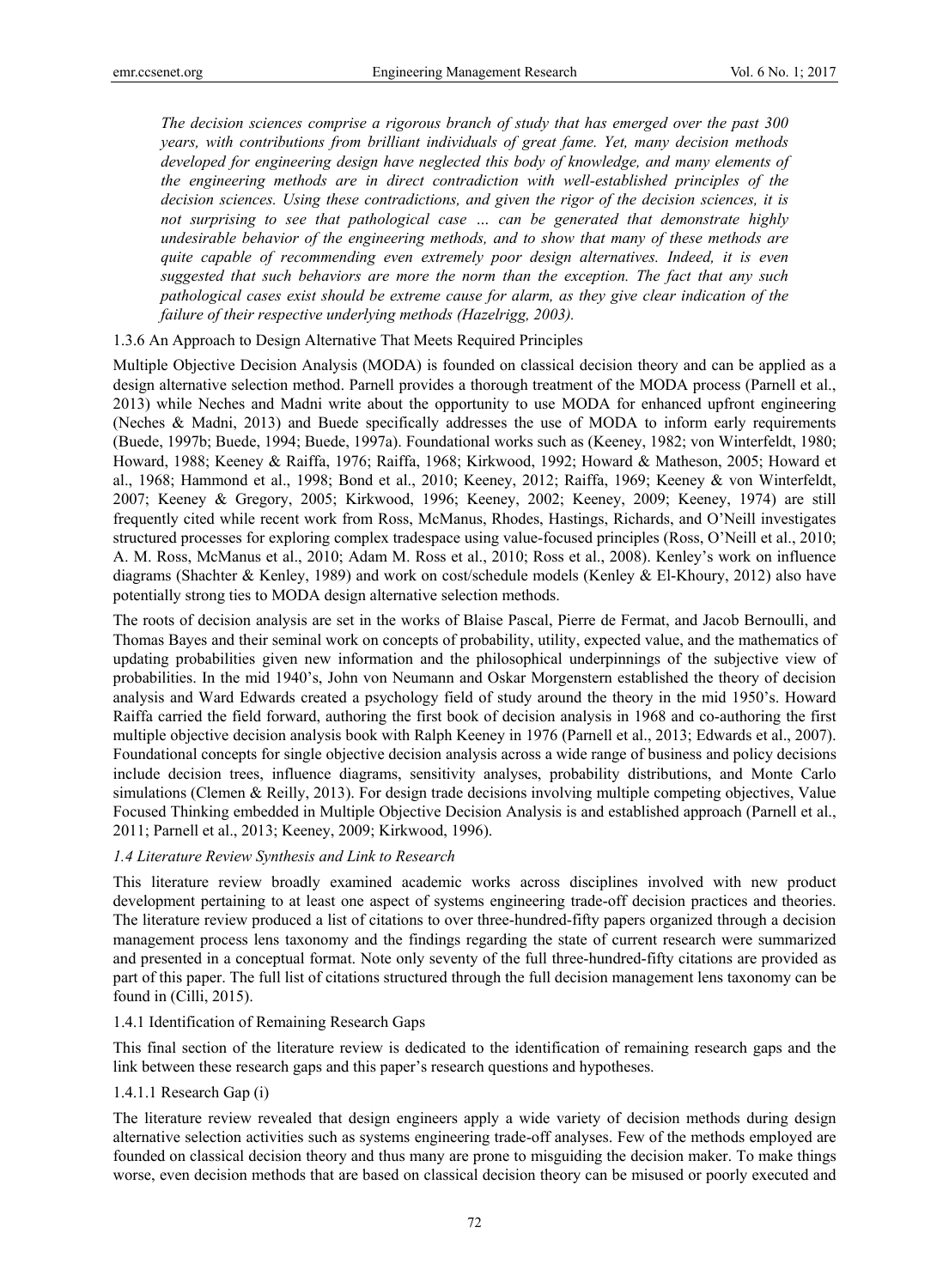lead to poor choices. Consequently, there are many academic critics in the current state of literature warning of the potential hazards associated with systems engineering trade-off analyses and similar decision opportunities. What seems to be missing however was any measure of perceived level of difficulty from the practitioners' point of view. Are the warnings from academics purely "academic" in that practitioners have this figured out and there is no cause for concern? Do all the criticisms in the literature boil down to subtle differences in terminology with no real consequences?

# 1.4.1.2 Research Gap (ii)

Although there are warnings of potential errors associated with the execution of systems engineering trade-off analyses and similar design alternative decision opportunities scattered throughout the literature, there does not seem to be a comprehensive list of pitfalls tied to decision process steps. Additionally, it appears that there has been no attempt to measure the frequency at which particular errors are encountered and there has been no attempt to measure severity of the consequences given the error does occur.

## 1.4.1.3 Qualitative Research Questions and Corresponding Quantitative Hypotheses

Links from the two research gaps to qualitative research questions and quantitative hypotheses are summarized in Table 1.

| Gap  | <b>Qualitative Research Questions</b>                                                                                                                                                                                                                                                    | Quantitative Hypotheses                                                                                                                                                                                                                                                                                                                                                               |
|------|------------------------------------------------------------------------------------------------------------------------------------------------------------------------------------------------------------------------------------------------------------------------------------------|---------------------------------------------------------------------------------------------------------------------------------------------------------------------------------------------------------------------------------------------------------------------------------------------------------------------------------------------------------------------------------------|
| (i)  | Question 1:<br>What is the level of difficulty associated with systems<br>engineering trade-off analyses within the U.S. Defense<br>Acquisition System?                                                                                                                                  | Hypothesis A:<br>A significant $\%$ of systems engineers $\&$ operations researchers<br>involved with U.S. defense acquisition process find the large<br>number of variables involved with the exploration of emerging<br>requirements and their combined relationship to conceptual materiel<br>systems to be difficult (where a significant percentage is defined<br>$as > 70\%$ ). |
| (ii) | Question 2:<br>How can systems engineering trade-off analyses go<br>wrong? How many potential pitfalls can be identified?<br>What are the potential pitfalls associated with such<br>analyses? How likely are the pitfalls to occur? How<br>severe are the consequences of each pitfall? | Hypothesis B:<br>There are many potential pitfalls associated with systems<br>engineering tradeoff studies that can be characterized as a medium<br>or high risk to systems engineering trade-off study quality (where<br>"many" is defined as $>10$ ).                                                                                                                               |

## Table 1. Research gaps crosswalked with research questions and hypotheses

# **2. Method**

In an effort to counterbalance the strength and weaknesses associated with either quantitative or qualitative research approaches, this research effort employed a two phases, exploratory sequential and embedded mixed methods approach (Creswell, 2014). In the first phase, the needs of requirements writers and product development decision makers were explored through field observations and direct interviews as they sought to understand system level cost, schedule, and performance consequences of a set of contemplated requirements. From these case studies, hypotheses associated with the qualitative research questions described in section 1 were generated. In the second phase of this research, a larger sample of systems engineering professionals and military operations research professionals involved in defense acquisition were surveyed to help interpret qualitative findings of the first phase and test the quantitative hypotheses. The survey was largely quantitative with an open ended qualitative question embedded at the end of the first section. The planning of the data collection effort involved many decisions regarding survey instrument, number of questions, and type of questions, target population, deployment technique, and ethical considerations. The following two subsections provide a summary of the choices made while designing the data collection process.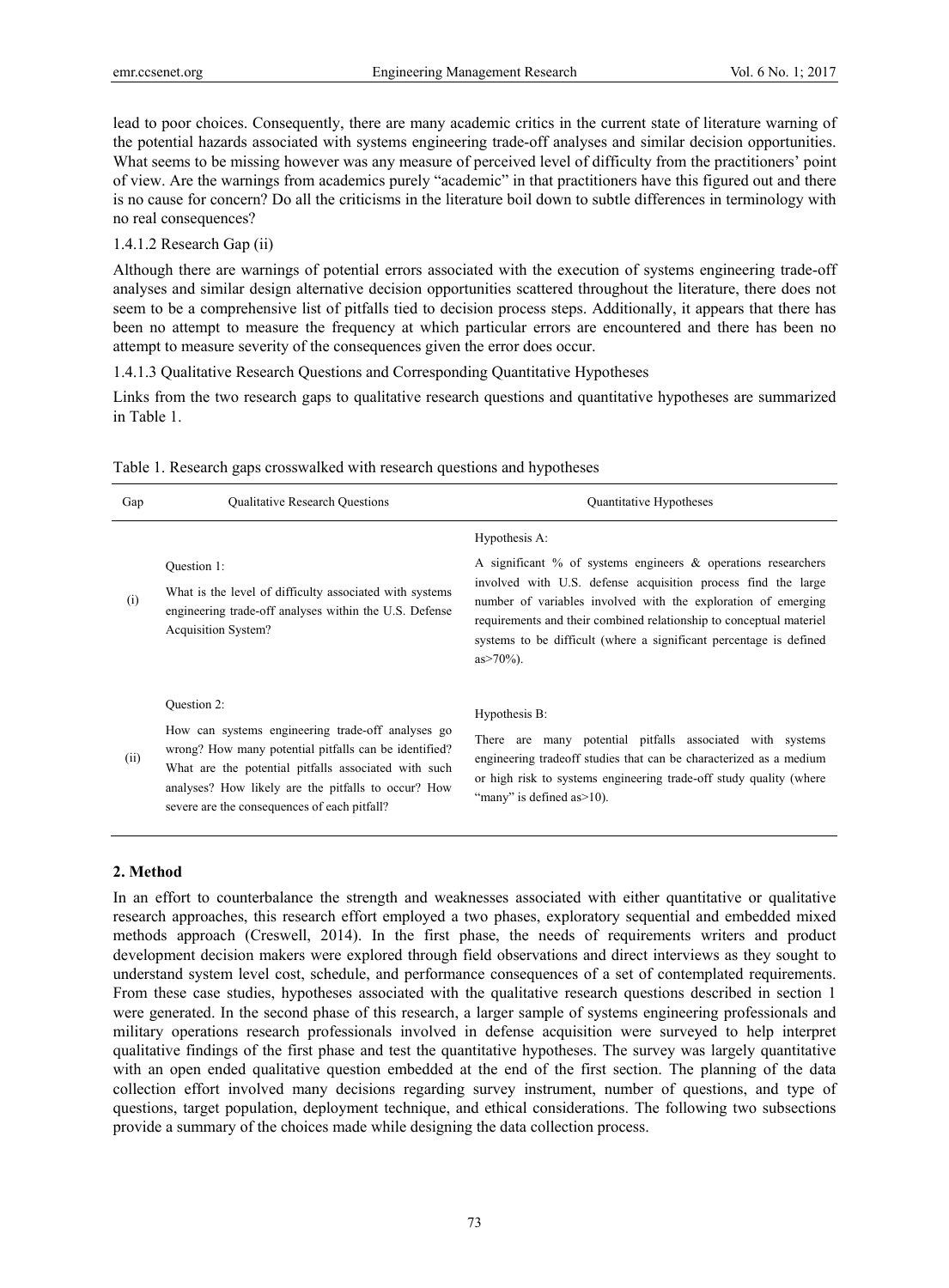# *2.1 Survey Design*

The survey consisted of nineteen questions, some with multiple parts. The survey included a question that asked the subject to rate the systems engineering trade-off analysis difficulty on a Likert type scale and to provide supporting narrative through an open ended response portion of the question. Eighteen of the nineteen questions pertained to measuring the risk associated with potential pitfalls within trade-off analyses-nine questions asked the subject to indicate how often they have observed various pitfalls and nine questions asked the subject to assess the impact to overall study quality if such a pitfall was to occur.

The decision to collect Likert type scale responses and open ended responses for at least one of the survey questions was made in an effort to counterbalance the strength and weaknesses associated with either quantitative or qualitative research approaches. The survey was designed so that the total time commitment required of each subject would be on the order of thirty minutes and that there would be no requirement or opportunity for follow-up questions or interviews. No identifiable information was collected from participants.

# *2.2 Survey Deployment to Target Population*

The survey was administered using the online tool, Survey Monkey. The online survey was deployed to systems engineers and operations researchers involved in defense acquisition through a link posted on five groups within the professional social media site LinkedIn-INCOSE Group, MBSE Group, DAU Alumni Group, MORS Group, and INFORMS Group. The link to the online survey was also sent directly via email to members of the International Committee on Systems Engineering (INCOSE) and Military Operations Research Society (MORS) with known activity in this research area. The survey design and deployment strategy is illustrated in Figure 1.



Figure 1. Survey design and deployment strategy

# *2.3 Population Size, Sample Size, and Confidence Interval*

The survey was deployed on February 1, 2015 and was closed on March 31, 2015. Over this two-month period, 184 participants entered the disclosure page of which 181 completed the survey. Because survey participants were allowed to skip questions, confidence intervals associated with response statistics were developed for each specific question. In general, however, 181 respondents represent a meaningful sample of the population of systems engineers and operations researchers engaged in the defense acquisition domain.

The U.S. Department of Defense has 39,000 positions coded as systems engineers but the number of DoD employees that perform true systems engineering tasks is unknown but likely to be far fewer than 39,000. The size of the subject population is estimated to be on the order of 4,000 people given the fact that INCOSE membership is approximately 10,000 people working across at least ten domains including automotive, mass transit, urban planning, power & energy, communication systems, information systems, healthcare, hospitality,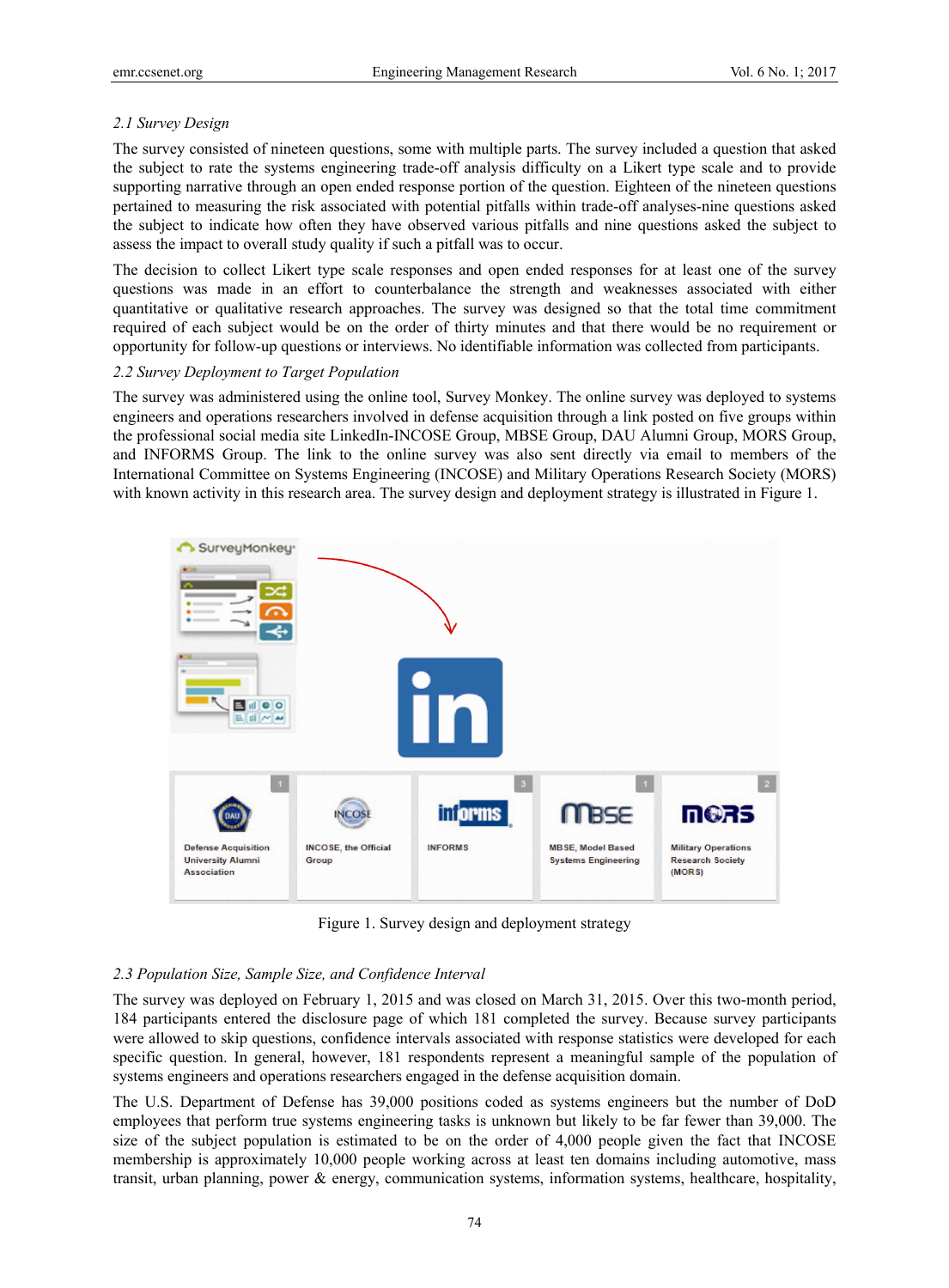aerospace systems, and defense systems with aerospace systems and defense systems being identified as core domains. Therefore, of the 10,000 systems engineers within INCOSE, it is reasonable to believe that between 2,000 and 3,000 systems engineers focus most of their efforts on defense systems. Combine this estimate with the 2,122 members of the Military Operations Research Society (MORS) group within LinkedIn and adjusting the sum to account for the fact that some members of MORS may also be members of INCOSE yields the estimate of 4,000 systems engineers and operations researchers associated with defense acquisition.

As seen in Table 2, the 181 respondents represent a meaningful sample of the true population of systems engineers and operations researchers engaged in the defense acquisition domain across a wide range of population estimates.

| Table 2. Confidence interval at 95% confidence level for sample size of 181 across estimates of population |  |  |  |  |  |  |  |  |
|------------------------------------------------------------------------------------------------------------|--|--|--|--|--|--|--|--|
|------------------------------------------------------------------------------------------------------------|--|--|--|--|--|--|--|--|

|                         |      |           |            |                                    | Population of Systems Engineers/Operations Researchers in Defense Acquisition Domain (in thousands of people) |      |      |      |      |      |
|-------------------------|------|-----------|------------|------------------------------------|---------------------------------------------------------------------------------------------------------------|------|------|------|------|------|
|                         |      | 4         | $6\degree$ | $8\phantom{.00000000000000000000}$ | 10                                                                                                            | 12   | 14   | 16   | 18   | 20   |
| Confidence<br>Interval+ | 6.95 | 7.12 7.17 |            | 7.20                               | 7.22                                                                                                          | 7.23 | 7.24 | 7.24 | 7.25 | 7.25 |

The confidence intervals were generated using the confidence interval calculator found on the Creative Research Systems site using inputs for a sample size of 181, a population ranging from 2,000 through 20,000, and assuming 50% of the sample will select a particular answer. This 50% is considered worst case and most appropriate for generating a general confidence interval associated with a multi-question survey for a given sample size. As shown in Table 6, if the original estimate of the true population of 4,000 is correct, a sample size of 181 would allow one to be 95% confident that the results reflect the perceptions of the true population of 4,000 within a margin of error of about  $\pm$ 7.12%.

## *2.4 Demographics of Sample-Discipline*

169 participants answered this question. As shown in Figure 2, all but 22 of the 169 respondents self-identified with the systems engineering or operations research discipline or some combination of the two with a majority of this sample associating more strongly with Systems Engineering.

Twenty-two of the respondents selected "other" and identified their disciplines as follows: Test and Evaluation with Systems Engineering; Equally program management, systems engineering, and engineering management; Computer Engineering; Primarily SE with Project Management; Management of R & D Projects; Electrical Engineering and Systems Engineering; Program and Project Management; SE related consulting program manager; Applied Research in systems engineering and operations research methods, processes, and tools; Technical Program Management; Program Management and Systems Engineering; Design Engineering with some System Engineering; Military weapons and vehicle research and acquisition; Acquisition Systems Research; Mathematics & computer science, with some systems engineering and operation research; Systems Engineering Management; Project Management and Systems Engineering; Technology Management with equal part Systems Engineering; Primarily acquisition management of technology and innovation programs; Primarily T & E with some Systems Engineering; and Procurement. Notice that even within the twenty-two respondents that selected "other" as their discipline, there is a systems engineering aspect to many of their self-identified disciplines.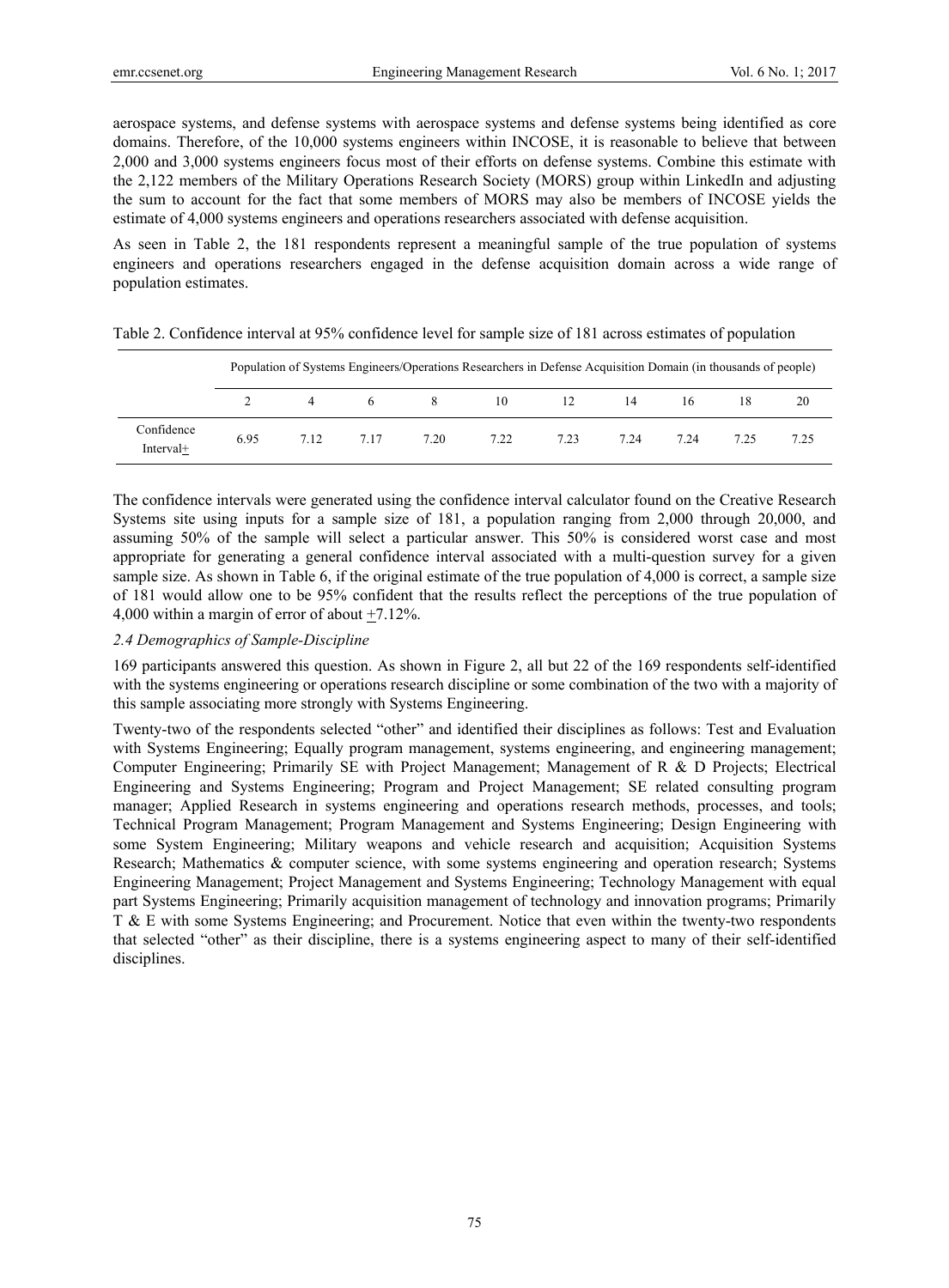

Figure 2. Demographics of respondents-discipline

#### *2.5 Demographics of Sample-Experience*

Of the 181 respondents, 15 skipped this question. Figure 3 shows that of the ten experience categories the most common level of experience was the 25-29 years with 88% having at least 5 years of experience, 76% of the respondents having at least 10 years of experience, and 6% having over 40 years of experience.



Figure 3. Respondent demographics-experience

# **3. Results**

The survey was developed to measure the perceived level of difficulty associated with compliance to the revised defense acquisition system mandate for early systems engineering trade-off analyses and to measure perceived likelihood and impact of potential pitfalls within systems engineering trade-off studies. The following subsections provide these results.

## *3.1 Perceived Level of Difficulty Associated with Early SE Trade-off Analysis*

In order to measure the perceived level of difficulty associated with early systems engineering trade-off analyses, participants were presented with an observation informed by case study research (Cilli, 2015). To help interpret the observation and perhaps generalize results to the population of all early defense acquisition activity, survey respondents were asked to indicate the degree to which the following observation reflects their experience.

*Observation: Defense acquisition professionals are eager to comply with the new defense acquisition instructions but the large number of variables involved with the exploration of*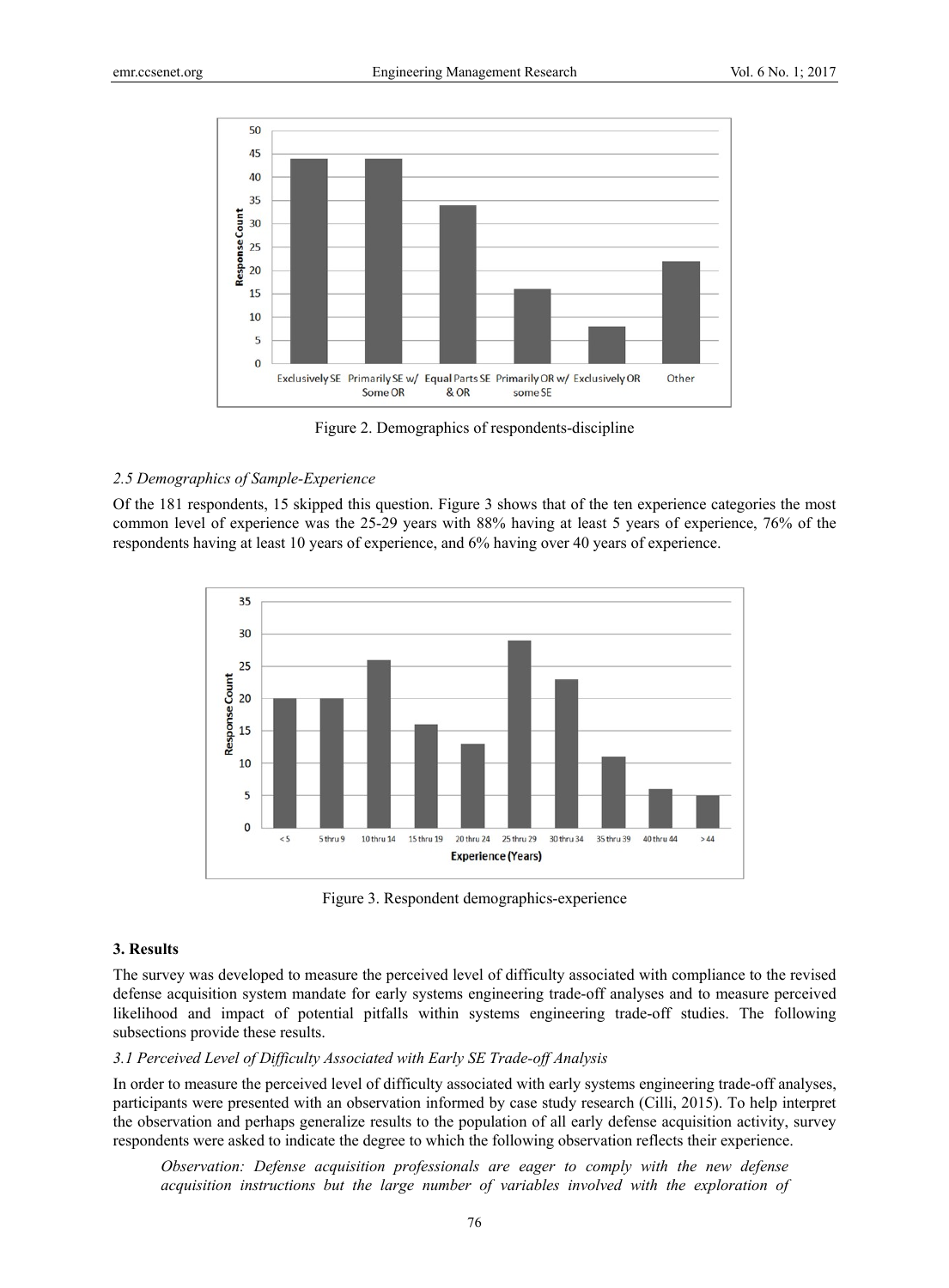*emerging requirements and their combined relationship to notional materiel systems causes compliance with the new instructions to be difficult. Consequently, requests for tools and techniques that can help model the relationship between physical design decisions and consequences of those decisions at the system level as measured across all elements of stakeholder value are growing more frequent and intense.* 

Figure 4 shows that approximately 81% of the respondents found their own experience to be somewhat similar, very similar, or extremely similar to the observation that defense acquisition professional found the large number of variables involved with the exploration of emerging requirements and their combined relationship to notional materiel systems causes compliance with the new instructions to be difficult. With the sample size of 135 one can be 95% confident that 81%+6.5% of the true population (estimated to be 4,000 as discussed earlier) would respond that their observations were at least somewhat similar to the survey author's observations that acquisition professionals found the large number of variables involved with the exploration of emerging requirements and their combined relationship to conceptual materiel systems to be difficult.

Qualitative comments were provided by 33 of the 136 participants that responded to this question. Many of the qualitative statements supported the quantitative results suggesting that a strong majority of those surveyed sense that acquisition professionals are indeed struggling with the complexities of informing requirements. For example, one respondent writes, "program/project managers are constantly asked to understand the relationship between requirements and cost. It's not a simple measure to make, if at all even possible to do, on complex weapons systems".



Figure 4. The degree to which survey respondents' experience matched the survey author's observation

Qualitative comments seem to show that the question of whether such struggles are leading to an increase in requests for tools and processes is met with a more varied response. One respondent writes, "I believe the first part of the observation. I haven't seen the second half". Another survey taker seems to agree that the demand for such tools is not necessarily on the rise but not because there is no need, but rather because effected parties are slow to react, stating, "Requests lag actual need. Very few Program Managers are consciously concerned with the complexity, intricacy, and rigor of true and honest trade analysis to guide program decisions. But the availability of good decision analysis tools and techniques can help change the practice of looking to solve design implementation problems with more money and more time". A different respondent sees increased interest among acquisition professionals, "I see program managers being more and more interested in tools that support integrated system level architectures (integrated behavior allocated to physical system level architecture, with a value model against user requirements)".

Others noted an observed upward trend in chatter surrounding tools but note either a mismatch in organizational responsibility, funding shortfall, or both. As one survey participant writes, "(the) trend in the last five years has been to increase reliance on tools of this nature. The problem with getting tools prepared to assist in the process is that tools take time and resources to develop. These are often not within the purview of the organization dealing with the acquisition". Another states, "I work directly with ASA (ALT) System of Systems Engineering & Integration (SoSE & I); every week, someone brings a new 'tool' to the director for portfolio management,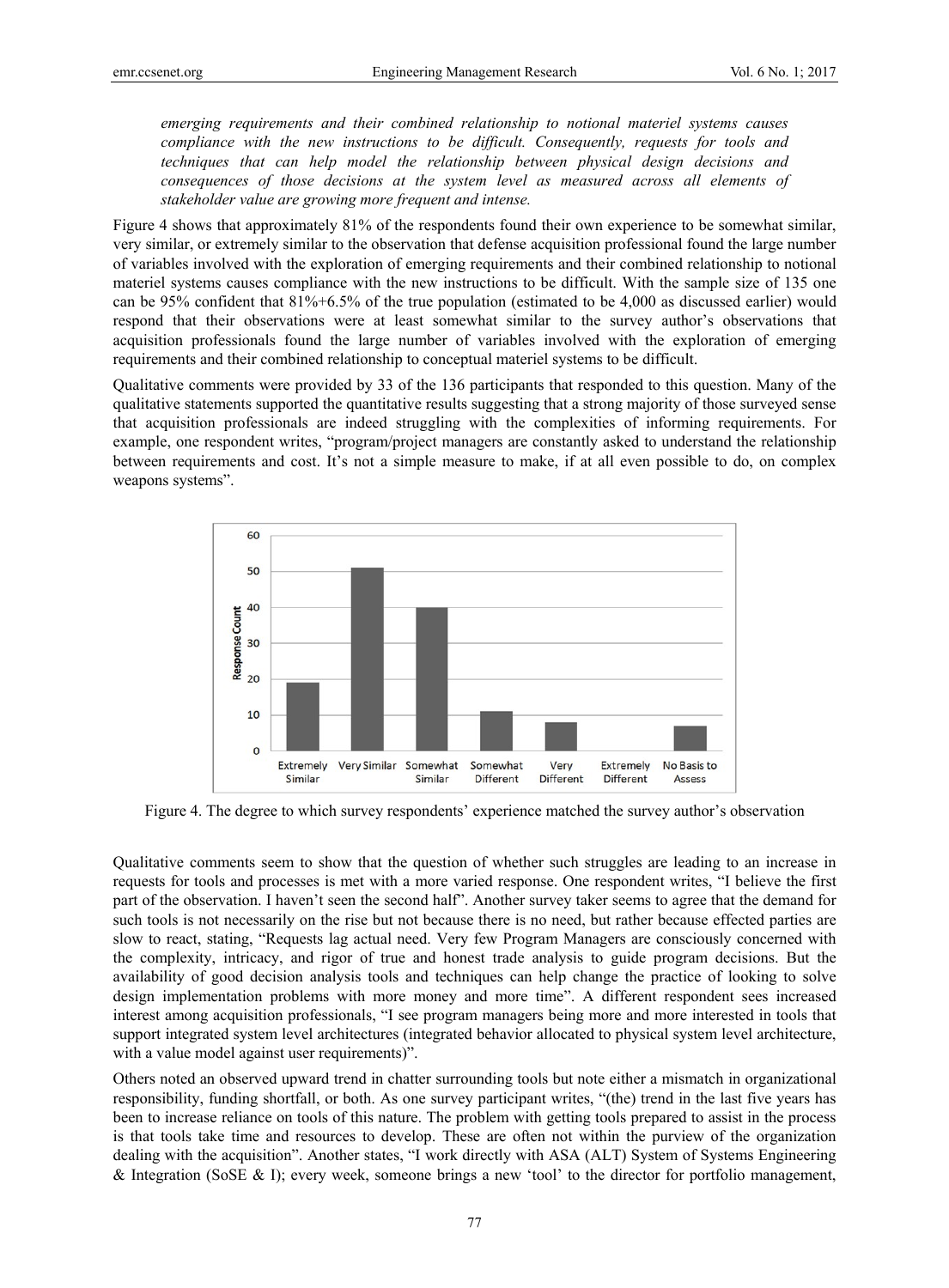decision analysis, dashboarding, etc. Also, I see new policies coming out that require more from systems engineering, but there are never enough resources to tackle all of it". A separate survey taker sees it this way, "In my experience acquisition professionals want compliance with the instructions to occur by magic—it isn't anyone's job (which is why it wasn't happening) and it still isn't anyone's job, despite instructions and exhortations". Bureaucratic and security concerns sometimes also present hurdles to the introduction of new tools as discussed by one of the survey takers, "Modeling and simulation is one of the least understood and most under-utilized tool sets in the acquisition tool box (actually most of those tool boxes include almost no real tools in that domain). Better tools are needed however bureaucratic and legitimate security requirements make this very difficult in practice".

One respondent warns that even the best of tools would have limited impact on decision quality. As this respondent sees it, "Several other things would also have to happen even if the tools were available. (1) Sufficient time  $\&$  resources need to be allocated to the analyses—they usually aren't; (2) Leadership would need to spend adequate time and become more deeply involved in the decision making process—they probably won't/can't because of constraints on their time and; (3) Political pressures would need to be mitigated—they definitely won't be".

# *3.2 Perceived Risk of 40 Potential Pitfalls Associated with Systems Engineering Trade-Off Analyses*

The risk of the 40 potential pitfalls was compiled by using the mode of the response distribution for each question for each potential pitfall. Figure 5 depicts the cluster of perceived risk that these potential pitfalls present to a trade-off analysis. Respondents found some of the 40 potential pitfalls to pose a higher risk than others but surprisingly found none of them to be low risk. Table 2 lists each potential pitfall and identifies the perceived risk to systems engineering trade-off analyses. Full questions and response distribution for each are provided in the Appendix.

The number of subjects that responded to these questions regarding likelihood and consequence of the potential pitfalls ranged from 124 to 132 respondents. Using 124 as a worst case sample size, the population estimate of 4,000, and the approximation that 50% of the sample selected the answer identified as the mode, one can be 95% confident that the results reflect the perceptions of the true population within a margin of error of about +8.7%. In some cases, this margin of error could be enough to cause the mode of the true population to differ from the mode of the sample. However, upon examination of the response distributions for each question, one sees that this margin of error will at most cause the mode to change by only one category on the likelihood or severity scale. Examination of Figure 6 reveals that such movement will not perturb the overarching observation that some of the potential pitfalls were thought to be higher risk than others but none were low risk. This result indicates that the community has a long way to do to improve trade-off studies.

|          |               |              |             |        | Frequency              |                                      |                                      |               |
|----------|---------------|--------------|-------------|--------|------------------------|--------------------------------------|--------------------------------------|---------------|
|          |               | Almost Never | Very Rarely | Rarely | Occasionally           | Frequently                           | Very Frequently                      | Almost Always |
|          | Catastrophic  |              |             |        | $\mathbf x$            |                                      |                                      |               |
|          | Severe        |              |             |        |                        | <b>XXX</b><br><b>XXX</b>             |                                      |               |
|          | Major         |              |             |        | XXXXX<br>XXXXX         | <b>XXXXXX</b><br>XXXXXX<br>XXXXX     | $\mathbf{X}\ \underline{\mathbf{X}}$ |               |
| Severity | Moderate      |              |             |        | $X \underset{\sim}{X}$ | $\mathbf{X}\ \underline{\mathbf{X}}$ |                                      |               |
|          | Minor         |              |             |        |                        |                                      |                                      |               |
|          | Slight        |              |             |        |                        |                                      |                                      |               |
|          | Insignificant |              |             |        |                        |                                      |                                      |               |

Figure 5. Cluster of perceived risk that potential pitfalls present to a systems engineering trade-off analysis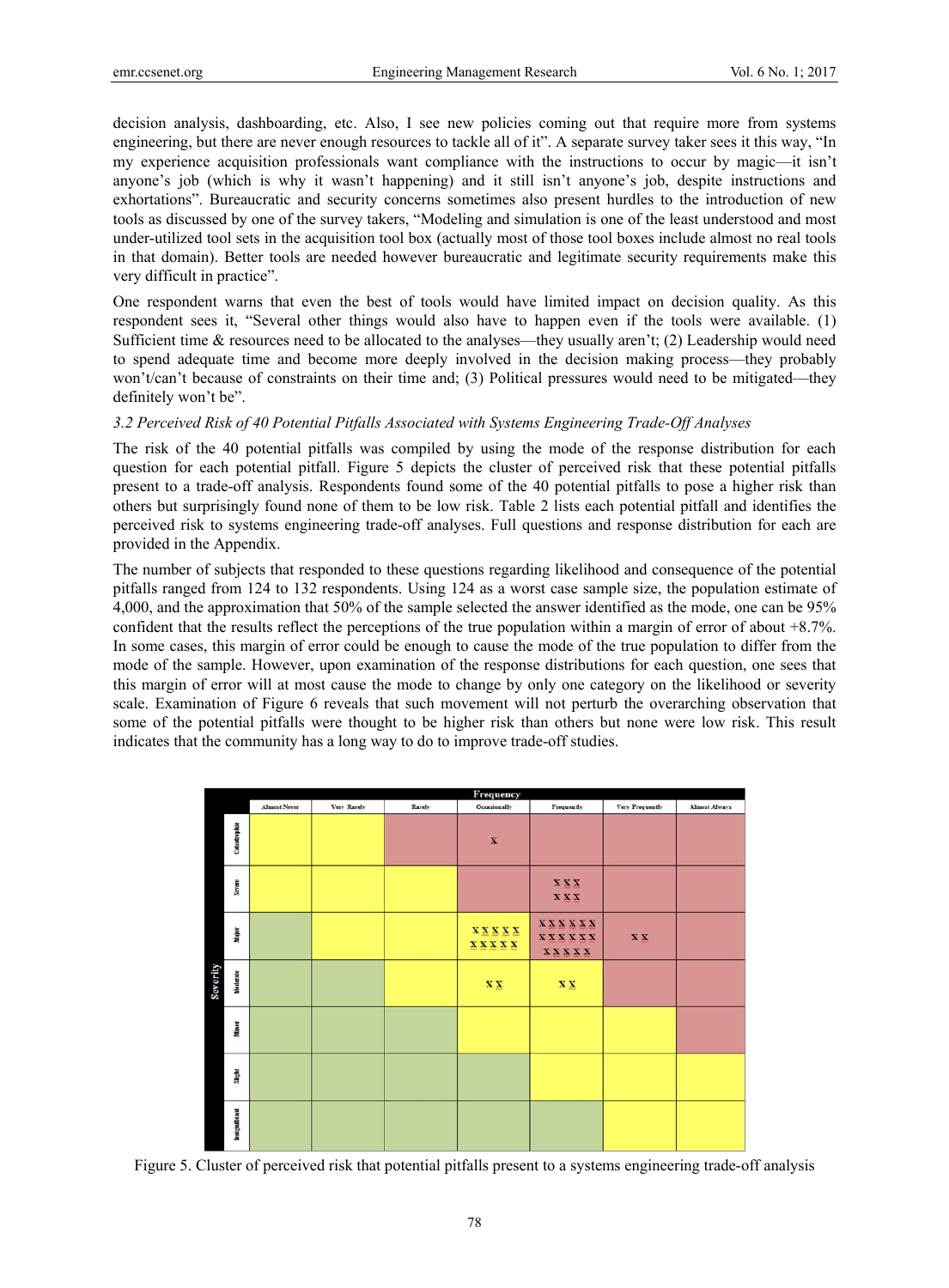| <b>Potential Pitfall</b>                                           | Frequency       | Severity     | Risk   |  |  |  |  |
|--------------------------------------------------------------------|-----------------|--------------|--------|--|--|--|--|
| While Framing a Decision                                           |                 |              |        |  |  |  |  |
| Trade Study Structured to Answer Wrong Question                    | Occasionally    | Catastrophic | High   |  |  |  |  |
| Insufficient Access to Decision Maker                              | Very Frequently | Major        | High   |  |  |  |  |
| Insufficient Access to End User                                    | Frequently      | Severe       | High   |  |  |  |  |
| Insufficient Access to Affordability Analysis                      | Frequently      | Major        | High   |  |  |  |  |
| Viewpoints of Various Stakeholders Not Collected                   | Frequently      | Major        | High   |  |  |  |  |
| While Developing Objectives                                        |                 |              |        |  |  |  |  |
| Objectives Set Contain Means-To-An-End Objectives                  | Occasionally    | Major        | Medium |  |  |  |  |
| Structured Techniques to Identify Objectives Not Used              | Frequently      | Major        | High   |  |  |  |  |
| Objectives Are Not Logically Organized In A Hierarchy              | Occasionally    | Moderate     | Medium |  |  |  |  |
| Objectives Set Is Incomplete                                       | Frequently      | Major        | High   |  |  |  |  |
| Objectives Set Contains Preferentially Dependent Objectives        | Very Frequently | Major        | High   |  |  |  |  |
| Objectives Set Contains Redundant Objectives                       | Occasionally    | Moderate     | Medium |  |  |  |  |
| While Developing Measures                                          |                 |              |        |  |  |  |  |
| Measure Is Ambiguous                                               | Frequently      | Major        | High   |  |  |  |  |
| Measure Does Not Cover the Range of Possible Consequences          | Frequently      | Severe       | High   |  |  |  |  |
| Measure Does Not Directly Describe Consequence of Interest         | Frequently      | Severe       | High   |  |  |  |  |
| Measure Nonoperational - Consequence Data Unobtainable             | Occasionally    | Major        | Medium |  |  |  |  |
| Measure Is Not Easily Understood                                   | Frequently      | Major        | High   |  |  |  |  |
| Measure Does Not Incorporate Output of M&S or Test Tools           | Frequently      | Major        | High   |  |  |  |  |
| Measure Uses Ordinal Scale                                         | Frequently      | Moderate     | Medium |  |  |  |  |
| While Eliciting Value Functions and Weights                        |                 |              |        |  |  |  |  |
| Value Functions Not Used                                           | Occasionally    | Major        | Medium |  |  |  |  |
| Value Functions Used But Are Non-Normalized                        | Occasionally    | Major        | Medium |  |  |  |  |
| Weights Determined By Reflecting On Most Recent Experience Only    | Frequently      | Major        | High   |  |  |  |  |
| Weights Determined By Importance Only (Differentiation Ignored)    | Frequently      | Major        | High   |  |  |  |  |
| Weights Collected From A Small Set of Like-Minded Stakeholders     | Frequently      | Severe       | High   |  |  |  |  |
| While Generating Alternatives                                      |                 |              |        |  |  |  |  |
| Alternatives Not Well Defined And Open To Various Interpretations  | Frequently      | Major        | High   |  |  |  |  |
| Structured Techniques For Creative Alternative Generation Not Used | Frequently      | Moderate     | Medium |  |  |  |  |
| Very Limited Set of Alternatives Considered                        | Frequently      | Major        | High   |  |  |  |  |
| While Assessing Alternatives                                       |                 |              |        |  |  |  |  |
| Single Dimensional Scores Are Not Credible - Non-Experts           | Occasionally    | Major        | Medium |  |  |  |  |
| Single Dimensional Scores Are Not Credible - Inconsistent Scoring  | Occasionally    | Major        | Medium |  |  |  |  |
| While Synthesizing Results                                         |                 |              |        |  |  |  |  |
| Individual Analyses Presented w/o Synthesis                        | Frequently      | Severe       | High   |  |  |  |  |
| Single Dimensional Scores Not Aggregated Logically                 | Frequently      | Severe       | High   |  |  |  |  |
| While Identifying & Assessing Uncertainty                          |                 |              |        |  |  |  |  |
| Uncertainty Surrounding Expected Value Not Measured                | Frequently      | Major        | High   |  |  |  |  |
| Differing Value Schemes Among Stakeholders Not Acknowledged        | Frequently      | Major        | High   |  |  |  |  |
| Uncertainty's Impact On Decision Not Assessed Or Misunderstood     | Frequently      | Major        | High   |  |  |  |  |
| No Relationship Between Risk Assessment & Trade-off Studies        | Frequently      | Severe       | High   |  |  |  |  |
| While Communicating Recommendations                                |                 |              |        |  |  |  |  |
| No Attempt To Improve Original Alternatives                        | Occasionally    | Major        | Medium |  |  |  |  |
| Premature Convergence On A Recommendation                          | Frequently      | Major        | High   |  |  |  |  |
| Chronic Divergence - Recommendation Never Made                     | Occasionally    | Major        | Medium |  |  |  |  |
| Recommendation Unclear                                             | Occasionally    | Major        | Medium |  |  |  |  |
| Recommendation Presented Without Implementation Plan               | Frequently      | Major        | High   |  |  |  |  |

Figure 6. 40 Potential pitfalls and their perceived risks to systems engineering trade-off analyses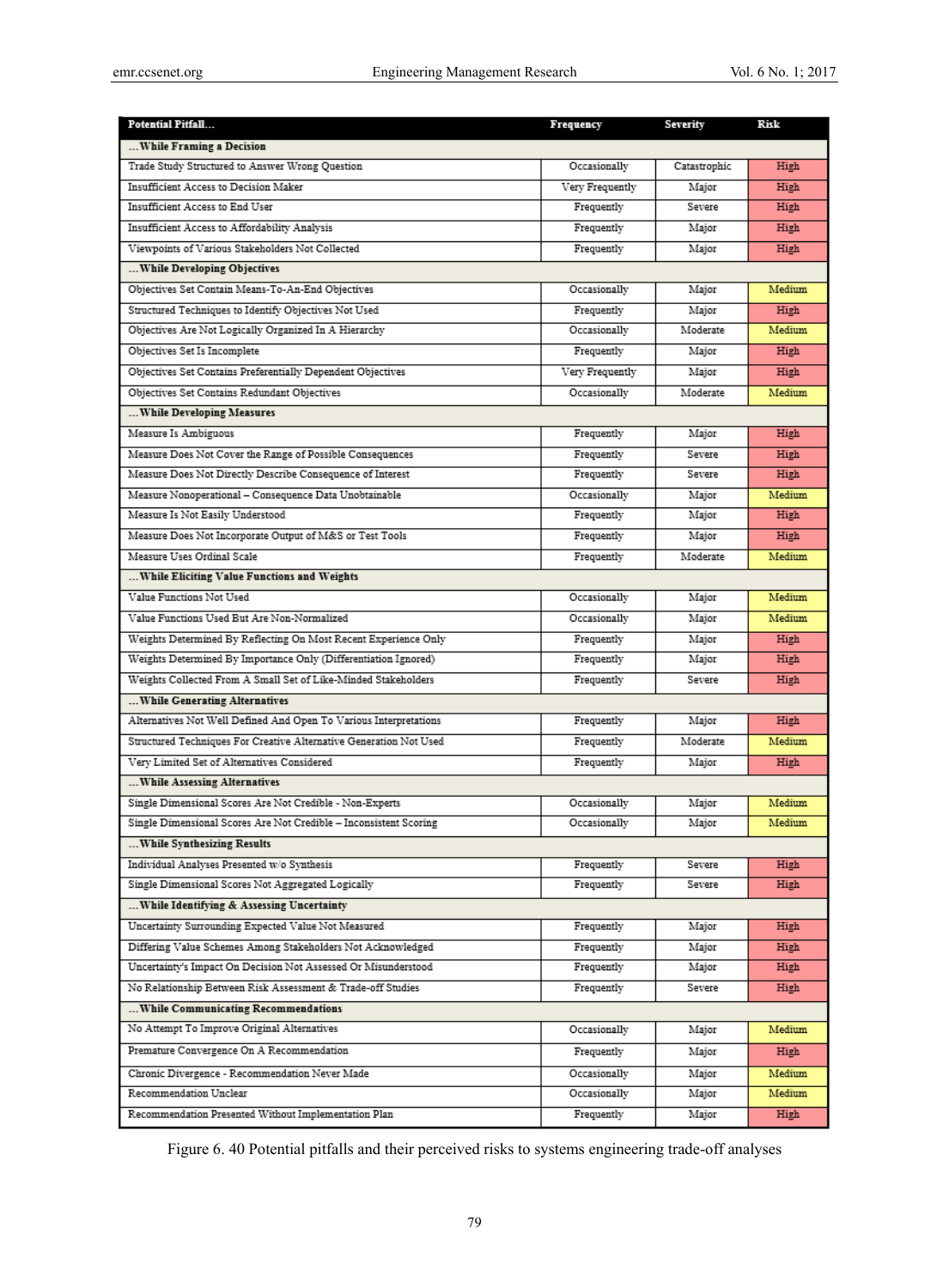## **4. Discussion**

The data collected supported both hypotheses as described in 4.1 and 4.2 below.

## *4.1 Hypothesis A*

A significant % of systems engineers & operations researchers involved with U.S. defense acquisition process find the large number of variables involved with the exploration of emerging requirements and their combined relationship to conceptual materiel systems to be difficult (where a significant percentage is defined as >70%). The data show that with the sample size of 135 one can be 95% confident that 81%+6.5% of the true population (estimated to be 4,000 as discussed in Chapter 3) would respond that their observations were at least somewhat similar to the survey author's observations that acquisition professionals found the large number of variables involved with the exploration of emerging requirements and their combined relationship to conceptual materiel systems to be difficult.

## *4.2 Hypothesis B*

*There are many potential pitfalls associated with systems engineering tradeoff studies that can be characterized as a medium or high risk to systems engineering trade-off study quality (where "many" is defined as >10)*. Survey questions 12-29 asked the subject to assess the likelihood and consequence of these 40 potential pitfalls associated with systems engineering trade-off analyses. The risk of the 40 potential pitfalls was compiled by using the mode of the response distribution for each question for each potential pitfall. Respondents found some of the 40 potential pitfalls to pose a higher risk than others but found none of them to be low risk. The number of subjects that responded to these questions regarding likelihood and consequence of the potential pitfalls ranged from 124 to 132 respondents. Using 124 as a worst case sample size, the population estimate of 4,000, and the approximation that 50% of the sample selected the answer identified as the mode, one can be 95% confident that the results reflect the perceptions of the true population within a margin of error of about +8.7%. In some cases, this margin of error could be enough to cause the mode of the true population to differ from the mode of the sample. However, upon examination of the response distributions for each question, one sees that this margin of error will at most cause the mode to change by only one category left or right on the likelihood or severity scale. Examination of Figure 5 reveals that such movement will not perturb the overarching observation that some of the potential pitfalls were thought to be higher risk than others but none were low risk.

## *4.3 Conclusions*

As discussed in the opening of this paper, increased systems engineering activity early in the life cycle is an exciting and necessary change for DoD but will likely prove insufficient if the systems engineers charged with executing the new elements of the process are not experienced, high performing, well trained, appropriately placed, and adequately equipped (Cilli, Parnell, Cloutier, & Zigh, 2015). The review of relevant literature and the survey of practitioners presented in this paper indicate that there is much to be done in order to position the systems engineering community so that the improved defense acquisition outcomes as envisioned by the architects of 2015 DoDI 5000.02 can be realized. The integration of Systems Engineering and Multiple Objective Decision Analysis (MODA) offers potential to help improve trade-off analyses. The process in the INCOSE SE Handbook and SEBoK is a step in the right direction and has the potential to help avoid many of the identified pitfalls.

## **Acknowledgements**

The authors would like to thank the 181 respondents to the online survey for their generous contribution to this research effort. Your thoughtful responses and the time it required to formulate them are gifts that we very much appreciate.

## **References**

- Bond, S. D., Carlson, K. A., & Keeney, R. L. (2010). Improving the generation of decision objectives. *Decision Analysis*, *7*(3), 238-255. https://doi.org/10.1287/deca.1100.0172
- Browning, T. R. (2001). Applying the design structure matrix to system decomposition and integration problems: A review and new directions. *Engineering Management, IEEE Transactions on*, *48*(3), 292-306. https://doi.org/10.1109/17.946528
- Buede, D. M. (1994). Engineering design using decision anlaysis. In *Systems, Man, and Cybernetics, 1994, "Humans, Informaiton and Technology*" (pp. 1868-1873). 1994 IEEE International Conference on.
- Buede, D. M. (1997a). Developing originating requirements: Defining the design decisions. *Aerospace and electronic systems, IEEE Transactions on*, *33*(2), 596-609.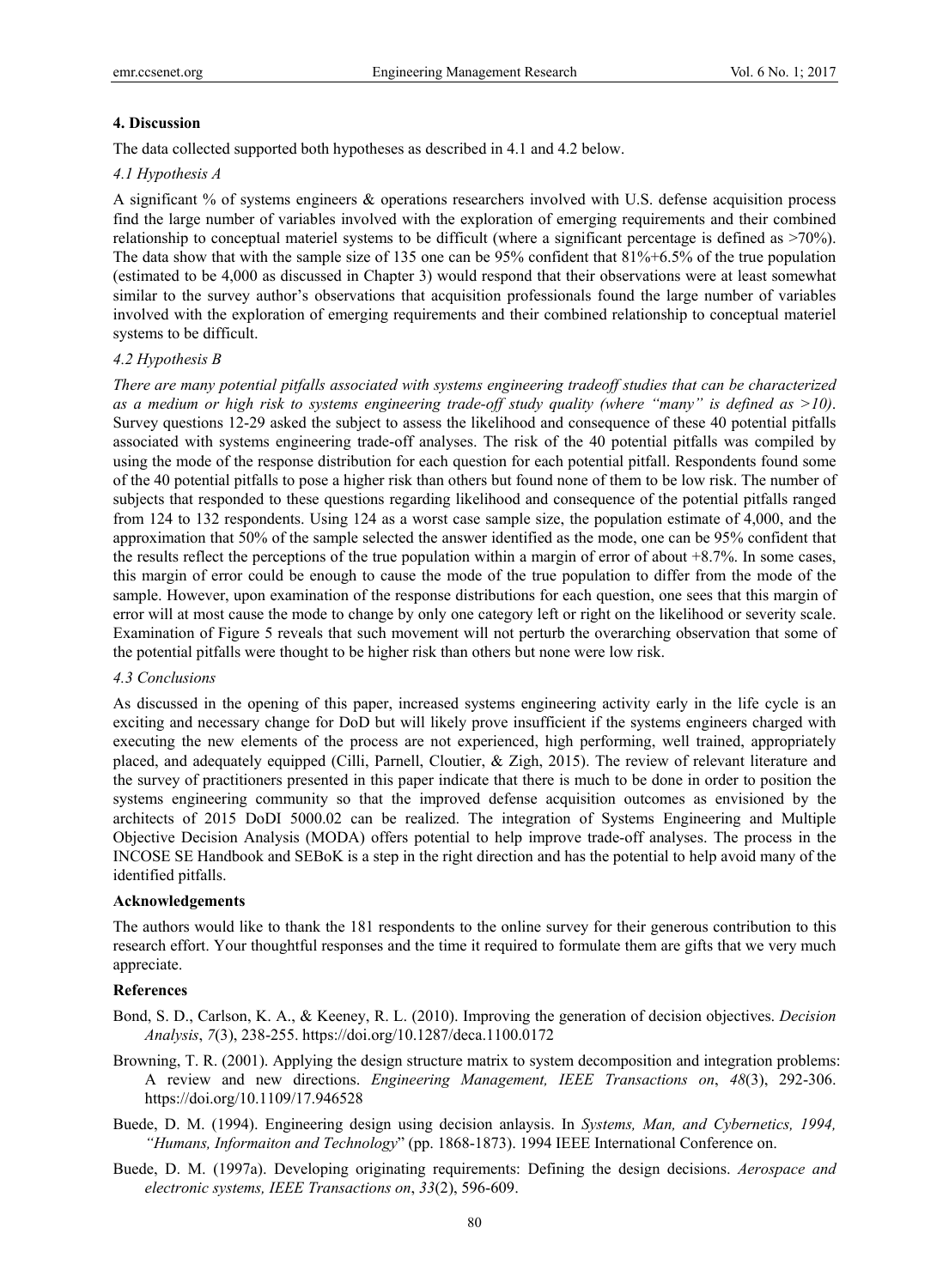- Buede, D. M. (1997b). Integrating requirements development and decision analysis. In *Systems, Man, and Cybernetics, 1997. Computational Cybernetics and Simulation. 1997 IEEE International Conference on* (pp. 1574-1579). https://doi.org/10.1109/icsmc.1997.638223
- Buede, D. M. (2011). *The engineering design of systems: Models and methods*. John Wiley & Sons.
- Cilli, M. (2015). *Improving Defense Acquisition Outcomes Using an Integrated Systems Engineering Decision Management (ISEDM) Approach* (Ph.D. Dissertation). Stevens Institute of Technology, Hoboken, NJ.
- Cilli, M. V., & Parnell, G. S. (2014). Systems Engineering Tradeoff Study Process Framework. *INCOSE International Symposium*, *24*, 313-331. https://doi.org/10.1002/j.2334-5837.2014.tb03151.x
- Cilli, M., Parnell, G. S., Cloutier, R., & Zigh, T. (2015). A Systems Engineering Perspective on the Revised Defense Acquisition System. *Systems Engineering*, *18*(6), 584-603. https://doi.org/10.1002/sys.21329
- Clemen, R. T., & Reilly, T. (2013). Making hard decisions with DecisionTools. *Cengage Learning*.
- Crawford, C. M., & Di Benedetto, C. A. (2008). *New products management*. Tata McGraw-Hill Education.
- Creative Research Systems. (n.d.). *Sample Size Calculator*. Retrieved from http://www.surveysystem/sscalc.htm
- Creswell, J. W. (2009). *Research design: Qualitative, quantitative, and mixed methods approaches*. Los Angeles: Sage.
- Danilovic, M., & Browning, T. R. (2007). Managing complex product development projects with design structure matrices and domain mapping matrices. *International Journal of Project Management*, *25*(3), 300-314. https://doi.org/10.1016/j.ijproman.2006.11.003
- Dasu, S., & Eastman, C. (2012). *Management of design: Engineering and management perspectives*. Springer Science & Business Media.
- Delano, G. et al. (2000). Quality function deployment and decision analysis: A R&D case study. *International Journal of Operations & Production Management*, *20*(5), 591-609. https://doi.org/10.1108/01443570010318959
- Edwards, W., Miles Jr, R. F., & Von Winterfeldt, D. (2007). *Advances in decision analysis: From foundations to applications*. Cambridge University Press. https://doi.org/10.1017/cbo9780511611308
- Elezi, F. et al. (2010). Reducing waste in product development by use of multi-domain matrix methodology. In *DS60: Proceedings of DESIGN 2010*. The 11th International Design Conference, Dubrovnik, Croatia.
- Green, P. E., & Srinivasan, V. (1990). Conjoint analysis in marketing: New developments with implications for research and practice. *Journal of Marketing*, *54*(4), 3-19. https://doi.org/10.2307/1251756
- Griffin, A., & Hauser, J. R. (1993). The voice of the customer. *Marketing Science*, *12*(1), 1-27. https://doi.org/10.1287/mksc.12.1.1
- Griffin, A., & Hauser, J. R. (1996). Integrating R&D and marketing: A review and analysis of the literature. *Journal of Product Innovation Management*, *13*(3), 191-215. https://doi.org/10.1111/1540-5885.1330191
- Hammond, J. S., Keeney, R. L., & Raiffa, H. (1998). The hidden traps in decision making. *Harvard Business Review*, *76*(5), 47-58.
- Hauser, J. R., & Clausing, D. (1988). The house of quality. *Harvard Business Review*, 62-73.
- Hauser, J. R., & Toubia, O. (2005). The impact of utility balance and endogeneity in conjoint analysis. *Marketing Science*, *24*(3), 498-507. https://doi.org/10.1287/mksc.1040.0108
- Hauser, J., Tellis, G. J., & Griffin, A. (2006). Research on innovation: A review and agenda for marketing science. *Marketing Science*, *25*(6), 687-717. https://doi.org/10.1287/mksc.1050.0144
- Hazelrigg, G. A. (2003). Validation of engineering design alternative selection methods. *Engineering Optimization*, *35*(2), 103-120. https://doi.org/10.1080/0305215031000097059
- Howard, R. A. (1988). Decision analysis: Practice and promise. *Management Science*, *34*(6), 679-695. https://doi.org/10.1287/mnsc.34.6.679
- Howard, R. A., & Matheson, J. E. (2005). Influence diagrams. *Decision Analysis*, *2*(3), 127-143. https://doi.org/10.1287/deca.1050.0020
- Howard, R. et al. (1968). The foundations of decision analysis. *Systems Science and Cybernetics, IEEE Transactions on*, *4*(3), 211-219. https://doi.org/10.1109/TSSC.1968.300115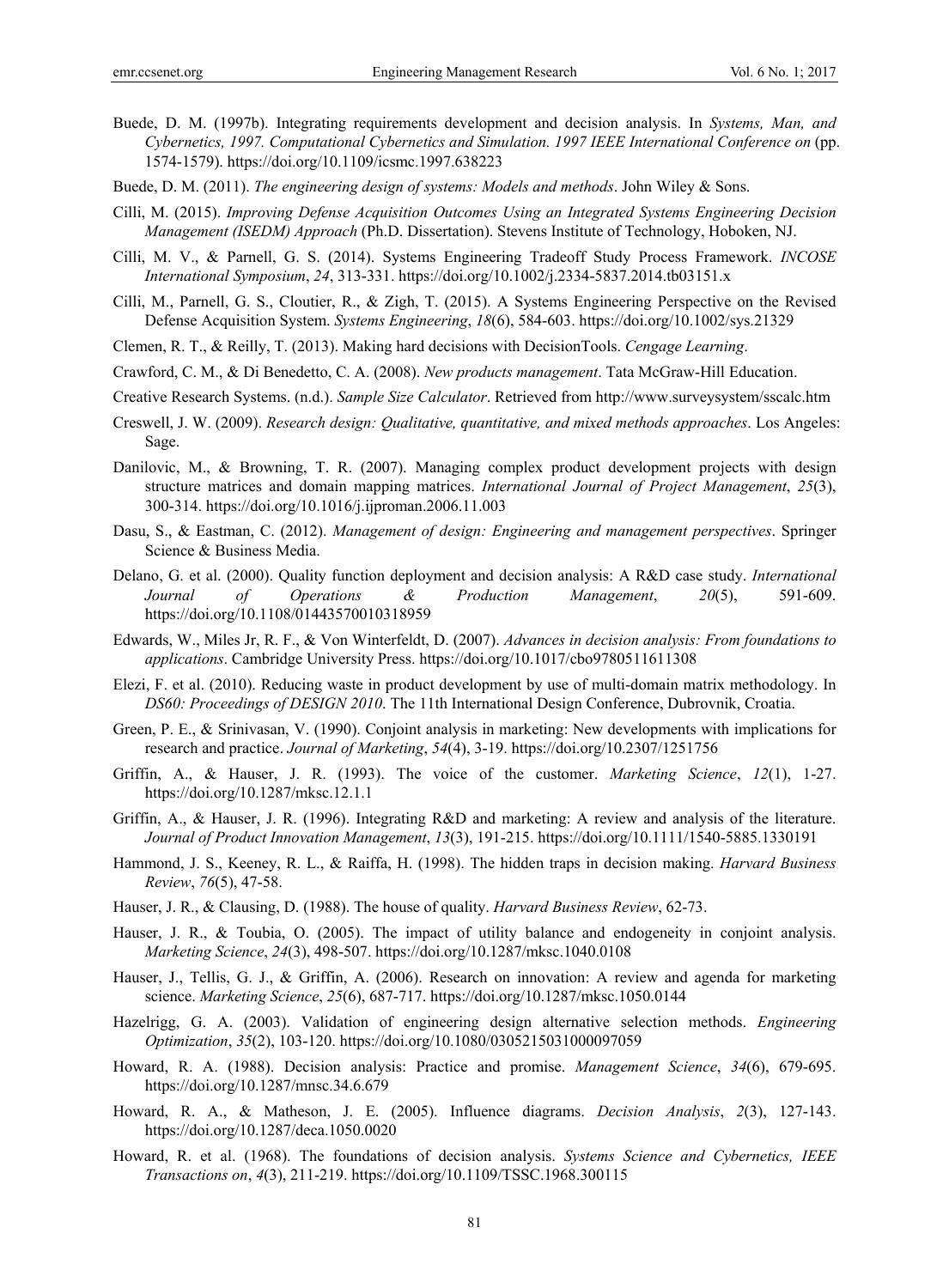- International Council on Systems Engineering. (n.d.). *Working Group Charters*. Retrieved from http://www.incose.org/docs/default-source/wgcharters/infrastructure.pdf?sfvrsn=8
- Keeney, R. L. (1982). Decision analysis: An overview. *Operations Research*, *30*(5), 803-838. https://doi.org/10.1287/opre.30.5.803
- Keeney, R. L. (2002). Common mistakes in making value trade-offs. *Operations Research*, *50*(6), 935-945. https://doi.org/10.1287/opre.50.6.935.357
- Keeney, R. L. (2009). *Value-focused thinking: A path to creative decisionmaking*. Harvard University Press.
- Keeney, R. L. (2012). Value-focused brainstorming. *Decision Analysis*, *9*(4), 303-313. https://doi.org/10.1287/deca.1120.0251
- Keeney, R. L., & Gregory, R. S. (2005). Selecting attributes to measure the achievement of objectives. *Operations Research*, *53*(1), 1-11. https://doi.org/10.1287/opre.1040.0158
- Keeney, R. L., & Raifa, H. (1976). *Decision analysis with multiple conflicting objectives*. Wiley & Sons, New York.
- Keeney, R. L., & von Winterfeldt, D. (2007). 13 Practical Value Models. *Advances in Decision Analysis: From Foundations to Applications*, 232.
- Kenley, C. R., & El-Khoury, B. (2012). *An Analysis of TRL-Based Cost and Schedule Models*.
- Kenley, C. R., & El-Khoury, B. (2012). *An analysis of TRL-based cost and schedule models* (No. NPS-AM-12-C9P21R02-086). MASSACHUSETTS INST OF TECH CAMBRIDGE.
- Kirkwood, C. W. (1992). An overview of methods for applied decision analysis. *Interfaces*, *22*(6), 28-39. https://doi.org/10.1287/inte.22.6.28
- Kirkwood, C. W. (1996). *Strategic decision making*. Wadsworth Publ. Co. Belmont, CA.
- Kirkwood, C. W. (1997). *Strategic Decision Making: Multiobjective Decision Analysis with Spreadsheets*. Belmont, CA: Duxbury Press.
- Kossiakoff, A. et al. (2011). *Systems engineering principles and practice*. Wiley. https://doi.org/10.1002/9781118001028
- Krishnan, V., & Ulrich, K. T. (2001). Product development decisions: A review of the literature. *Management Science*, *47*(1), 1-21. https://doi.org/10.1287/mnsc.47.1.1.10668
- Maier, M. W., & Rectin, E. (2000). *The art of systems architecting*. CRC press.
- Neches, R., & Madni, A. M. (2013). Towards affordably adaptable and effective systems. *Systems Engineering*, *16*(2), 224-234. https://doi.org/10.1002/sys.21234
- Parnell, G. S., Bresnick, T. A., Tani, S. N., & Johnson, E. R. (2013). *Handbook of Decision Analysis*. Wiley Operations Research/Management Science Handbook Series, Wiley & Sons. https://doi.org/10.1002/9781118515853
- Parnell, G. S., Cilli, M. V., & Buede, D. (2014). Tradeoff Study Cascading Mistakes of Omission and Commission. *INCOSE International Symposium*, *24*, 332-346. https://doi.org/10.1002/j.2334-5837.2014.tb03152.x
- Parnell, G. S., Driscoll, P. J., & Henderson, D. L. (2011). *Decision making in systems engineering and management*. Wiley.
- Pugh, S. (1991). *Total design: Integrated methods for successful product engineering*. Addison-Wesley.
- Raiffa, H. (1968). *Decision analysis: Introductory lectures on choices under uncertainty*. Harvard University. Addison-Wesley, Reading, Massachusetts.
- Raiffa, H. (1969). *Preferences for multi-attributed alternatives*. Santa Monica, CA: RAND Corporation. Retrieved from http://www.rand.org/pubs/research\_memoranda/RM5868.html
- Ramaswamy, R., & Ulrich, K. (1993). Augmenting the house of quality with engineering models. *Reearch in Engineering Design*, *5*(2), 70-79. https://doi.org/10.1007/BF02032576
- Ross, A. M. et al. (2008). Responsive systems comparison method: Case study in assessing future designs in the presence of change. *AIAA SPACE 2008 Conference & Exposition*, *9*. https://doi.org/10.2514/6.2008-7732